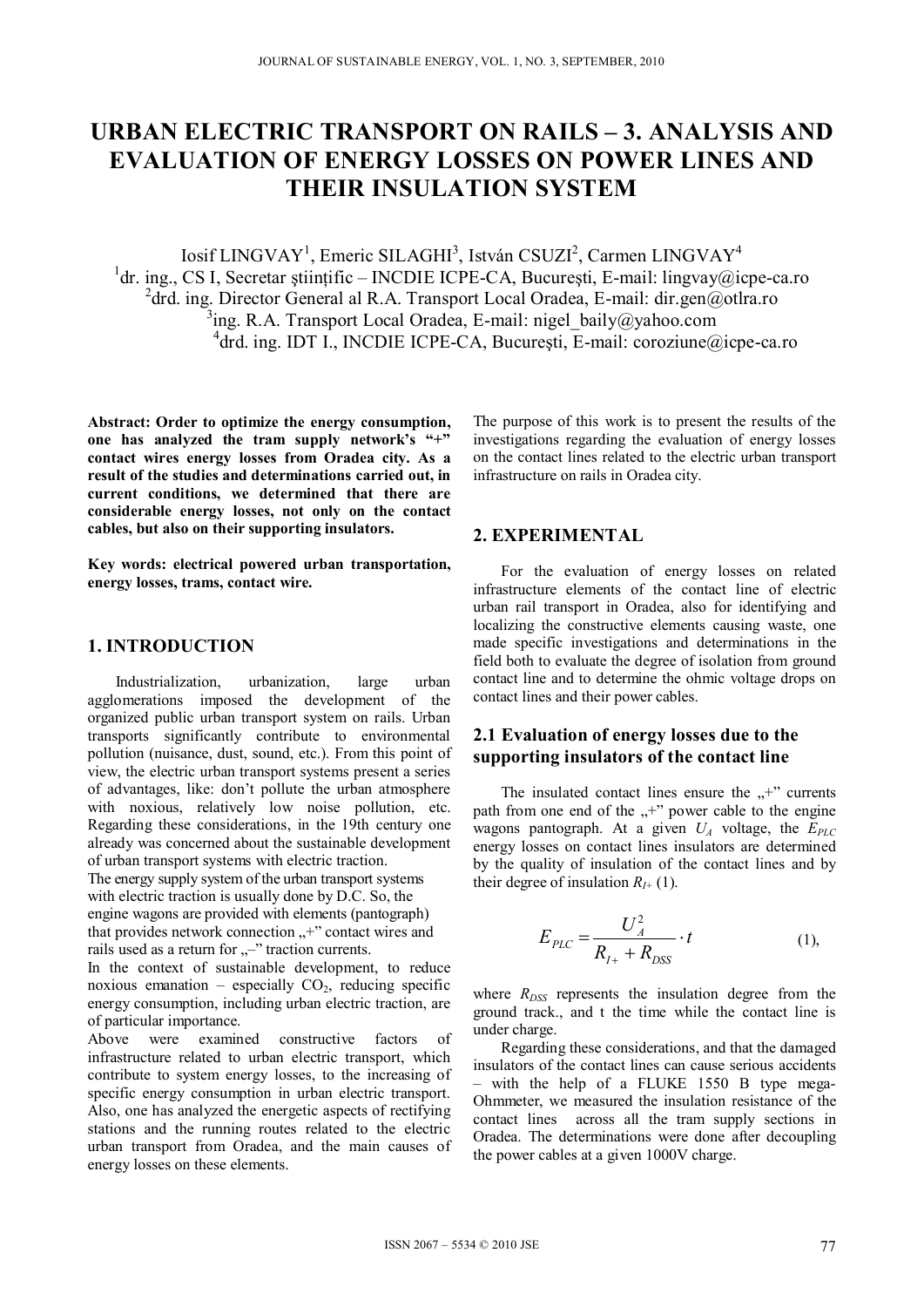

 **Fig. 1. Measuring the insulation resistance of the contact lines** 

Considering  $R_{DSS}$  negligible, and having the determined values of the resistances, through (1), daily energy losses were calculated, due to contact lines insulators(at a given  $U_A$  = 650 V charge). The results are presented in table 1.

The Analysis of Table 1, shows that , at the determinations time, on ST2 Salca / ST2 Cicero and ST2 Zamfirescu supply areas, the insulation resistances were exuberantly high, under  $0.5$  M $\Omega$ , meaning that, from a total of *EPLC =* 209,269 kWh/day, 203,777 kWh/day (approximately 97,4%) regards these sectors.

It should be noted that the values  $R_{I+}$  measured, represent the global values on that certain supply sector, that is the result of resistance to all the insulator (in parallel) mounted on the supply sector. In these conditions, the exuberantly low values from ST2 Salca / ST2 Cicero and ST2 Zamfirescu sectors is due to damaged insulators that must be identified and replaced.

**Table 1. The isnulation resistance ofthe contact cables and the daily related energy losses** 

| Location                               | $[M\Omega]$<br>$R_{I\pm}$ | $E_{PLC}$ [kWh] /day |
|----------------------------------------|---------------------------|----------------------|
|                                        |                           | $\overline{c}$       |
| Rectifying station "Gară"              |                           |                      |
| Turntable 1                            | 155                       | 0,065                |
| Turntable 2                            | 75                        | 0,135                |
| Turntable 3                            | 56                        | 0,181                |
| Rectifying station "Salca"             |                           |                      |
| Turntable 1                            | 19                        | 0,553                |
| Turntable 2                            | 0,18                      | 56,333               |
| Turntable 3                            | 39                        | 0,260                |
| <b>Rectifying station "Ciceron"</b>    |                           |                      |
| Turntable 1                            | 0,49                      | 20,694               |
| Turntable 2                            | 44                        | 0,230                |
| Rectifying station "Pod CFR"           |                           |                      |
| Turntable 1                            | 3,52                      | 2,881                |
| Turntable 2                            | 32                        | 0,317                |
| Turntable 3                            | 45                        | 0,225                |
| <b>Rectifying station "Zamfirescu"</b> |                           |                      |
| Turntable 1                            | 33                        | 0,307                |
| Turntable 2                            | 0,08                      | 126,750              |
| Turntable 3                            | 30                        | 0,338                |
| Total $E_{PLC} = 209,269$ kWh/day      |                           |                      |

On a single supply sector, usually, there are over 500 insulators – some of which can be hardly approached. In this situation, the identification of damaged insulators is a real problem. A relatively simple way of finding the damaged insulators is with a visual check from the ground, with thermo-vision, seeing the high temperature insulators, caused by dissipated  $P_D$  power:

$$
P_D = \frac{U_A^2}{R_{I+}}\tag{2}
$$

From (2) shows that the dissipated power, implicitly the insulators overheating, increases with decreasing of the insulating resistance.



**Fig. 2. Overheated insulators – images captured with FLUKE TI20 type.** 

It should be noted that by thermo-vision can not only detect damaged insulators, but also other sources of localized energy waste on contact lines. So, Figure 3, presents an image of the identified insulators with weak resistance joint with low resistance and an undersized connection cable.





#### Fig. 3. P-ta București sector from "GARA" station **supply at Berzei section.**

Given the above, and also the usless energy consumption on damaged insulators by the time the contact lines are under *UA*, charge, nomatter is trams travel or not on the given sector, results the apparent importance of the maintenance works that damaged insulators will be detected and replaced.

# **2.2. Evaluation of energy losses due to ohmic voltage drops on the contact lines**

Contact wires are made of oxygen-free copper conductor as in EN 1977 – 1998 [3]. They meet technical requirements in [4] and recently [5]. According to [3], the metals conductivity is 59,0 m/ $\Omega$  mm<sup>2</sup> - which equals with a 0,016949  $\Omega$ mm<sup>2</sup>/m resistivity. The contact lines section  $-$  by economic considerents  $-$  is usually 100mm<sup>2</sup>, which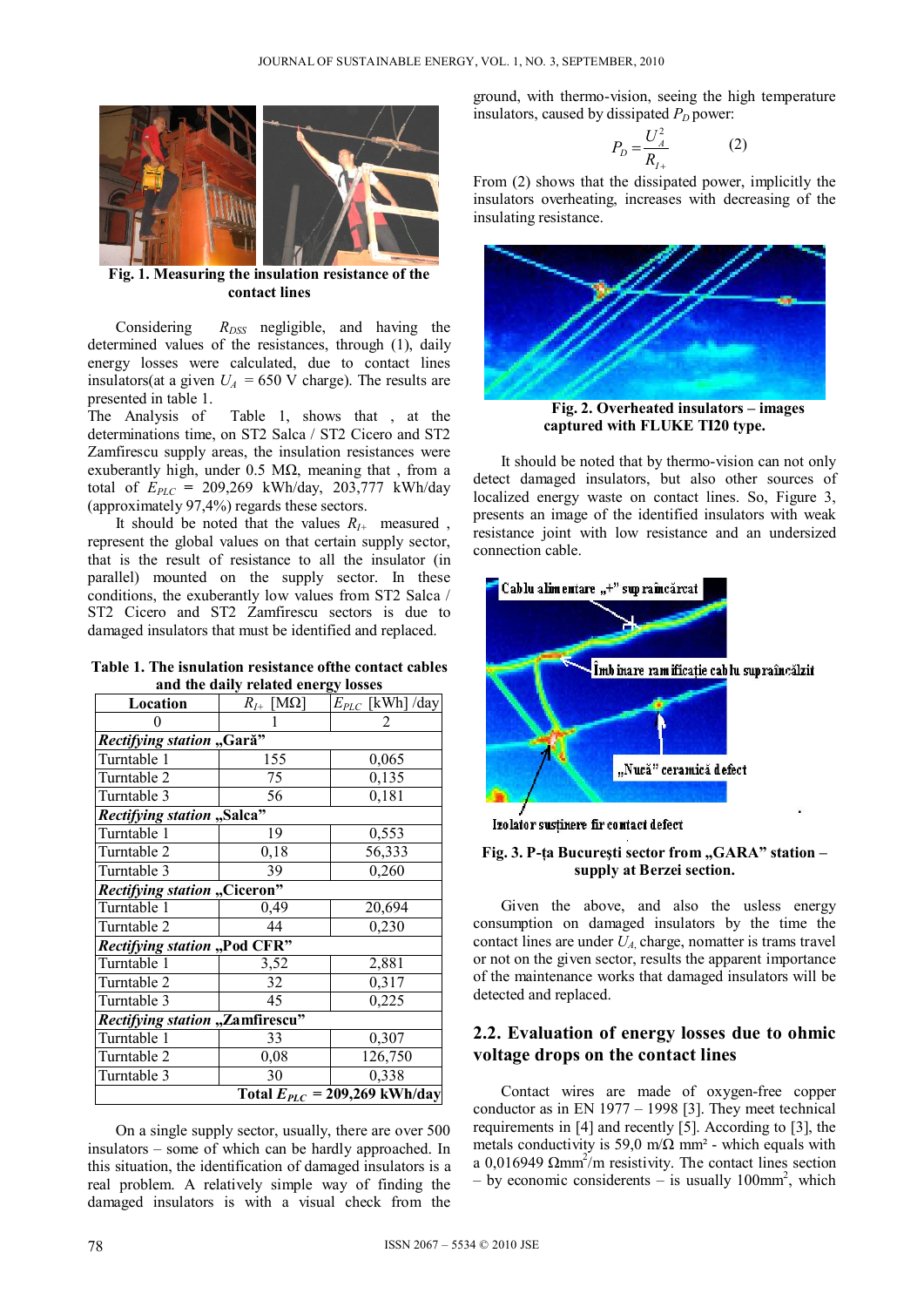means that for a 1km contact line corresponds as  $169 \text{ m}\Omega$ resistance.

Unlike running routes, at contact lines the risk of discontinuity is practically zero. The ohmic discontinuity of the contact wire practically equals to it s physical discontinuity.

In these conditions,  $E_{PLC}$  energy losses on contact lines strictly result from the ohmic voltage drops on them, due to traction currents:

$$
E_{PLC} = \Delta U_{LC} \cdot \int_{0}^{t} I_{tr}(t) \cdot dt
$$
 (3)

where  $\Delta U_{LC}$  represents voltage drops on contact lines, and it is determined by the contact lines resistance  $R_C$ between the wagons position and the  $,$ +" supply cable and the traction currents intensity  $I_{tr}$ . (4):

$$
\Delta U_{LC} = R_C \cdot I_{tr} \tag{4}
$$

It is noted that in relation  $(4)$ ,  $I_{tr}$  is not a constant, varies in time, depending on traffic and load the engine wagon, and  $R_C$  is determined by the momentary position of the engine wagon situation when  $\Delta U_{LC} = F(t)$ .

Regarding the above, results that the energy losses on contact lines, at a given charge, depend on the constructive parameters of the contact lines, respectively the contact lines section and the length of the supply sector. It is noted that on the double tracked sections, one can substantially reduce energy losses bypassing them with a  $100$ mm<sup>2</sup> sectioned conductor, extent that practically line resistance of the contact line decreases to half. Of course, the number of bypasses is technically and economically limited. In practice it is recommended that they should be run at a 200÷ 250 m distance between them.

# **2.3. Determination of total energy losses on current paths related to the power supply systems of trams**

Total energy losses caused by current paths represents the total losses on all bars of distribution in rectifying stations,  $\ldots$ " rail connection cables,  $\ldots$ +" contact connection cables, on running routes and contact lines. In these conditions, the energy losses on supply cables in time t are:

$$
E_{PLA} = \left(\Delta U_- + \Delta U_+\right) \cdot \int_0^t I_{tr}(t) \cdot dt \tag{5}
$$

where  $\Delta U_{-}$  is the sum of voltage drops on  $,$ -" currents paths and  $\Delta U_+$  is the sum of voltage drops on  $,$ +" current paths due to  $I_{tr}$  traction current.

In these conditions, the total series resistance of the current paths can be defined as :

$$
R_{\text{stob}} = \left(\Delta U_{-} + \Delta U_{+}\right) / I_{tr}(t) \tag{6}
$$

Based on these considerations, to evaluate the energy efficiency related to trams infrastructure in Oradea, with the help of a recording and data acquisition system GRAPHTEC midi LOGGER GL200, one registered the evolution in time of both the traction current and supply voltage of TATRA T4D tram. By processing the recorded data, one calculated the supply elements resistances of the passing tram. So, Figure 4 presents the evolution of the traction currents intensity registered on "Nufarul" sector heading from the return station towards the other end of the line. Figure 5 presents the evolution of the supply elements resistances calculated from the registered values as being  $R_{stab}(t) = dU_A(t) / dI_{tr}(t)$ .



**Fig. 4. The evolution of I**<sub>tr</sub> on "Nufarul" supply sector.



Fig. 5. The evolution of R<sub>stot</sub>, (t) on "Nufarul" supply **sector.** 

Form the analysis of Figure 5 results that the evolution of the returning current paths resistance presents an increasing linear trend on away from the return center caused probably by both the Ohmic discontinuities of the running routes and the contact resistance between the pantograph and the contact line. Regarding the recorded values the lineal component registered values between 60mΩ (near the return station – given by the cables and cable joints resistances) and  $220 \text{m}\Omega$  at the opposite end of the supply sector, in other meaning, for the 1200 m the running routes and the contact lines resistance is  $220-60 = 160$  m $\Omega$ .

Comparing the values of the running routes and the contact lines resistance, results that the lineal resistances (on the analyzed sectors) are approximately  $52 \text{m}\Omega$  times higher, than those calculated on the basis of constructive parameters. This difference can be explained partially by high valued resistances of the rail ends joints and the few by passing of the contact lines and running routes. Note